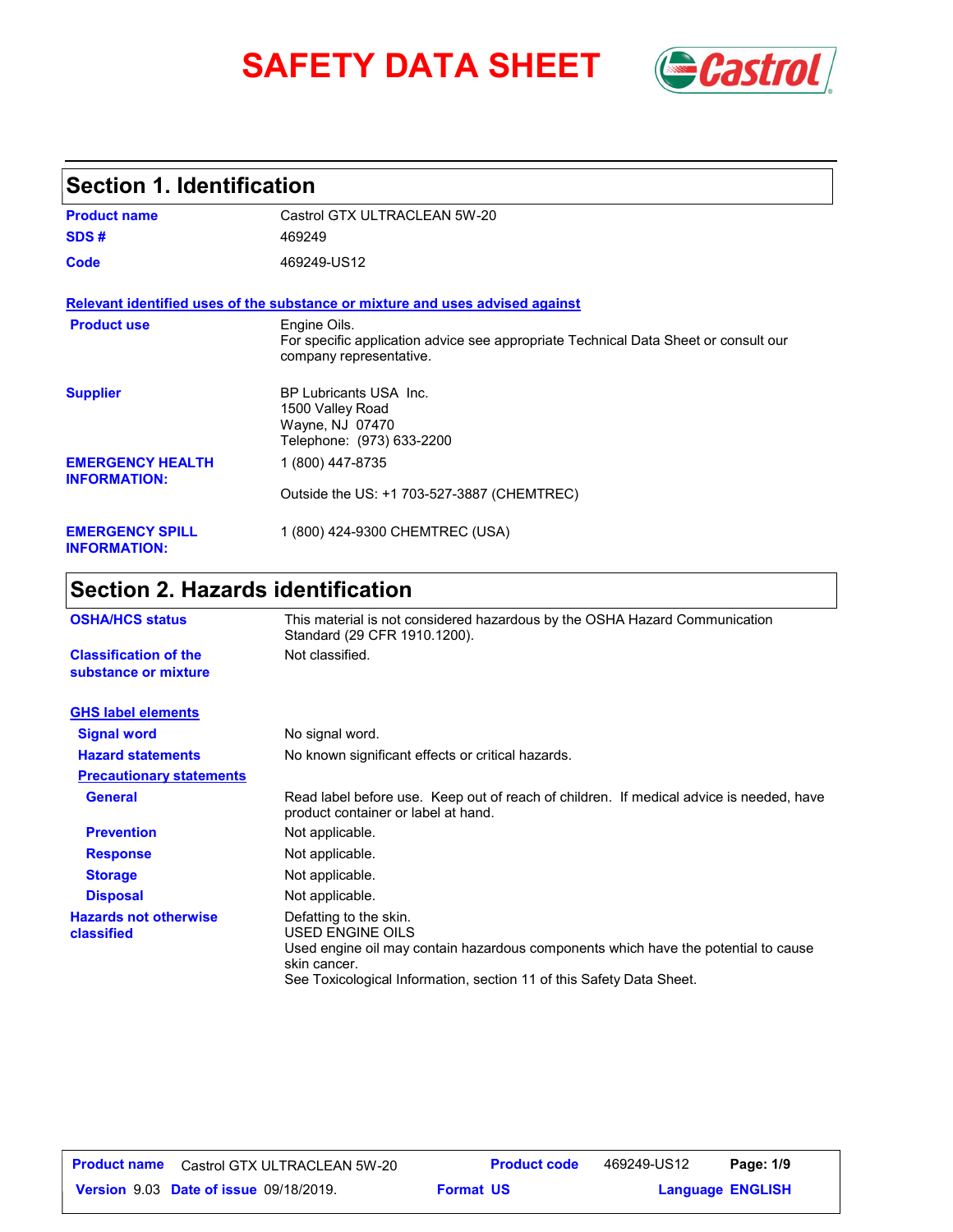### **Section 3. Composition/information on ingredients**

**Substance/mixture**

Mixture

Highly refined base oil (IP 346 DMSO extract < 3%). Proprietary performance additives.

| <b>Ingredient name</b>                                 | <b>CAS number</b> | $\frac{9}{6}$ |
|--------------------------------------------------------|-------------------|---------------|
| Distillates (petroleum), hydrotreated heavy paraffinic | 64742-54-7        | ≥50 - ≤75     |
| Distillates (petroleum), hydrotreated heavy paraffinic | 64742-54-7        | ≥25 - ≤50     |

Any concentration shown as a range is to protect confidentiality or is due to batch variation.

**There are no additional ingredients present which, within the current knowledge of the supplier and in the concentrations applicable, are classified as hazardous to health and hence require reporting in this section.**

**Occupational exposure limits, if available, are listed in Section 8.**

#### **Section 4. First aid measures**

#### **Description of necessary first aid measures**

| Eye contact                       | In case of contact, immediately flush eyes with plenty of water for at least 15 minutes.<br>Eyelids should be held away from the eyeball to ensure thorough rinsing. Check for and<br>remove any contact lenses. Get medical attention. |
|-----------------------------------|-----------------------------------------------------------------------------------------------------------------------------------------------------------------------------------------------------------------------------------------|
| <b>Skin contact</b>               | Wash skin thoroughly with soap and water or use recognized skin cleanser. Remove<br>contaminated clothing and shoes. Wash clothing before reuse. Clean shoes thoroughly<br>before reuse. Get medical attention if symptoms occur.       |
| <b>Inhalation</b>                 | If inhaled, remove to fresh air. Get medical attention if symptoms occur.                                                                                                                                                               |
| <b>Ingestion</b>                  | Do not induce vomiting unless directed to do so by medical personnel. Get medical<br>attention if symptoms occur.                                                                                                                       |
| <b>Protection of first-aiders</b> | No action shall be taken involving any personal risk or without suitable training.                                                                                                                                                      |

#### **Most important symptoms/effects, acute and delayed**

**See Section 11 for more detailed information on health effects and symptoms.**

#### **Indication of immediate medical attention and special treatment needed, if necessary**

| <b>Notes to physician</b>  | Treatment should in general be symptomatic and directed to relieving any effects. |
|----------------------------|-----------------------------------------------------------------------------------|
| <b>Specific treatments</b> | No specific treatment.                                                            |

#### **Section 5. Fire-fighting measures**

| <b>Extinguishing media</b>                               |                                                                                                                                                                                                |
|----------------------------------------------------------|------------------------------------------------------------------------------------------------------------------------------------------------------------------------------------------------|
| <b>Suitable extinguishing</b><br>media                   | In case of fire, use foam, dry chemical or carbon dioxide extinguisher or spray.                                                                                                               |
| Unsuitable extinguishing<br>media                        | Do not use water jet.                                                                                                                                                                          |
| <b>Specific hazards arising</b><br>from the chemical     | In a fire or if heated, a pressure increase will occur and the container may burst.                                                                                                            |
| <b>Hazardous combustion</b><br>products                  | Combustion products may include the following:<br>carbon oxides (CO, CO <sub>2</sub> ) (carbon monoxide, carbon dioxide)                                                                       |
| <b>Special protective actions</b><br>for fire-fighters   | No action shall be taken involving any personal risk or without suitable training. Promptly<br>isolate the scene by removing all persons from the vicinity of the incident if there is a fire. |
| <b>Special protective</b><br>equipment for fire-fighters | Fire-fighters should wear positive pressure self-contained breathing apparatus (SCBA)<br>and full turnout gear.                                                                                |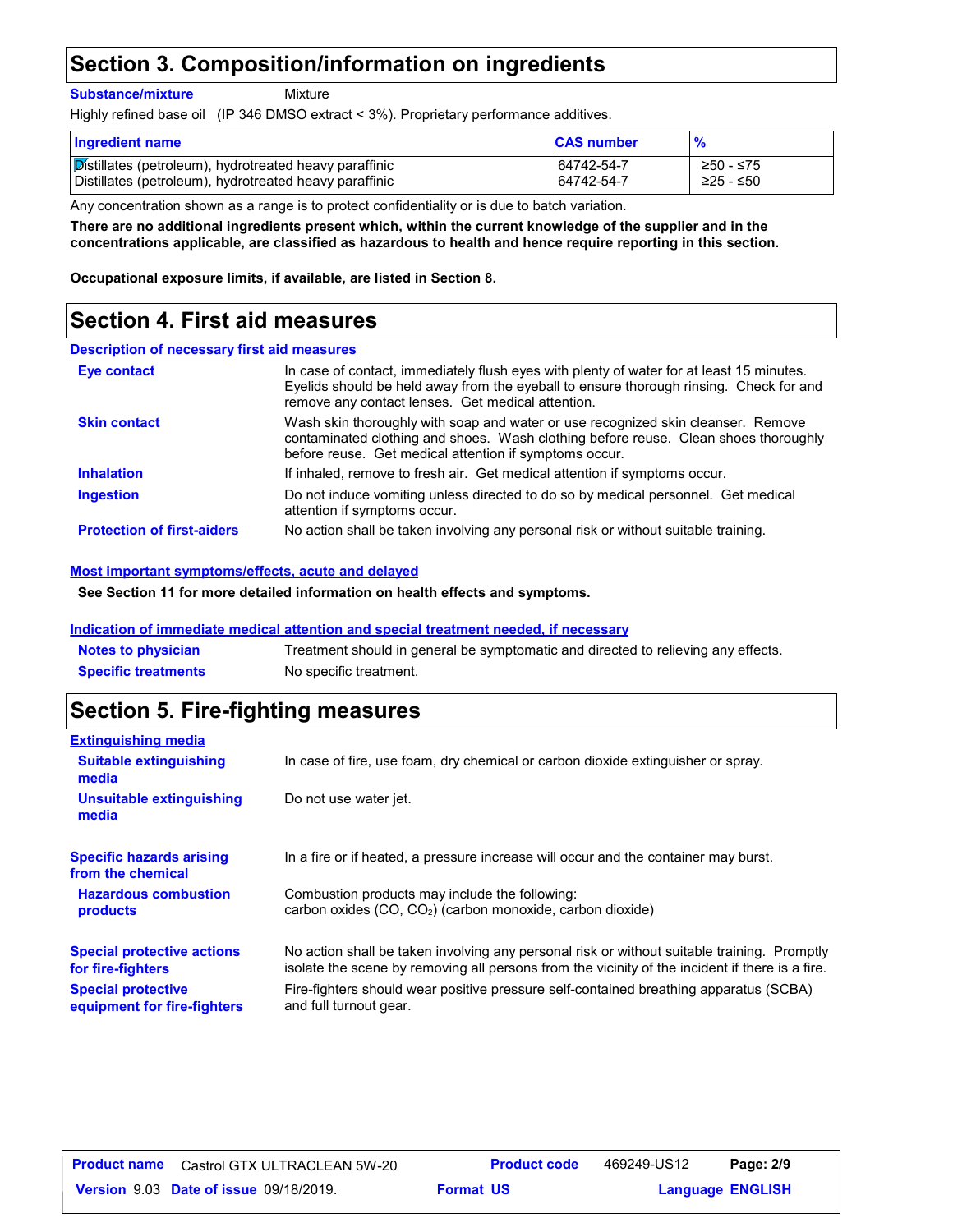#### **Section 6. Accidental release measures**

|                                                              | Personal precautions, protective equipment and emergency procedures                                                                                                                                                                                                                                                                                                                                |  |
|--------------------------------------------------------------|----------------------------------------------------------------------------------------------------------------------------------------------------------------------------------------------------------------------------------------------------------------------------------------------------------------------------------------------------------------------------------------------------|--|
| For non-emergency<br>personnel                               | No action shall be taken involving any personal risk or without suitable training.<br>Evacuate surrounding areas. Keep unnecessary and unprotected personnel from<br>entering. Do not touch or walk through spilled material. Put on appropriate personal<br>protective equipment. Floors may be slippery; use care to avoid falling.                                                              |  |
| For emergency responders                                     | If specialized clothing is required to deal with the spillage, take note of any information in<br>Section 8 on suitable and unsuitable materials. See also the information in "For non-<br>emergency personnel".                                                                                                                                                                                   |  |
| <b>Environmental precautions</b>                             | Avoid dispersal of spilled material and runoff and contact with soil, waterways, drains<br>and sewers. Inform the relevant authorities if the product has caused environmental<br>pollution (sewers, waterways, soil or air).                                                                                                                                                                      |  |
| <b>Methods and materials for containment and cleaning up</b> |                                                                                                                                                                                                                                                                                                                                                                                                    |  |
| <b>Small spill</b>                                           | Stop leak if without risk. Move containers from spill area. Absorb with an inert material<br>and place in an appropriate waste disposal container. Dispose of via a licensed waste<br>disposal contractor.                                                                                                                                                                                         |  |
| Large spill                                                  | Stop leak if without risk. Move containers from spill area. Prevent entry into sewers,<br>water courses, basements or confined areas. Contain and collect spillage with non-<br>combustible, absorbent material e.g. sand, earth, vermiculite or diatomaceous earth and<br>place in container for disposal according to local regulations. Dispose of via a licensed<br>waste disposal contractor. |  |

### **Section 7. Handling and storage**

| <b>Precautions for safe handling</b>                                             |                                                                                                                                                                                                                                                                                                                                                                                                                                                                                                                                                                                               |
|----------------------------------------------------------------------------------|-----------------------------------------------------------------------------------------------------------------------------------------------------------------------------------------------------------------------------------------------------------------------------------------------------------------------------------------------------------------------------------------------------------------------------------------------------------------------------------------------------------------------------------------------------------------------------------------------|
| <b>Protective measures</b>                                                       | Put on appropriate personal protective equipment (see Section 8).                                                                                                                                                                                                                                                                                                                                                                                                                                                                                                                             |
| <b>Advice on general</b><br>occupational hygiene                                 | Eating, drinking and smoking should be prohibited in areas where this material is<br>handled, stored and processed. Wash thoroughly after handling. Remove contaminated<br>clothing and protective equipment before entering eating areas. See also Section 8 for<br>additional information on hygiene measures.                                                                                                                                                                                                                                                                              |
| <b>Conditions for safe storage,</b><br>including any<br><i>incompatibilities</i> | Store in accordance with local regulations. Store in original container protected from<br>direct sunlight in a dry, cool and well-ventilated area, away from incompatible materials<br>(see Section 10) and food and drink. Keep container tightly closed and sealed until<br>ready for use. Store and use only in equipment/containers designed for use with this<br>product. Containers that have been opened must be carefully resealed and kept upright<br>to prevent leakage. Do not store in unlabeled containers. Use appropriate containment<br>to avoid environmental contamination. |
| <b>Not suitable</b>                                                              | Prolonged exposure to elevated temperature                                                                                                                                                                                                                                                                                                                                                                                                                                                                                                                                                    |

#### **Section 8. Exposure controls/personal protection**

#### **Control parameters**

#### **Occupational exposure limits**

**Distillates (petroleum), hydrotreated heavy paraffinic <b>ACGIH TLV (United States).** 

TWA: 5 mg/m<sup>3</sup> 8 hours. Issued/Revised: 11/2009 Form: Inhalable fraction **OSHA PEL (United States).** TWA: 5 mg/m<sup>3</sup> 8 hours. Issued/Revised: 6/1993

Distillates (petroleum), hydrotreated heavy paraffinic **ACGIH TLV (United States).**

TWA: 5 mg/m<sup>3</sup> 8 hours. Issued/Revised: 11/2009 Form: Inhalable fraction **OSHA PEL (United States).** TWA: 5 mg/m<sup>3</sup> 8 hours. Issued/Revised: 6/1993

**Format US**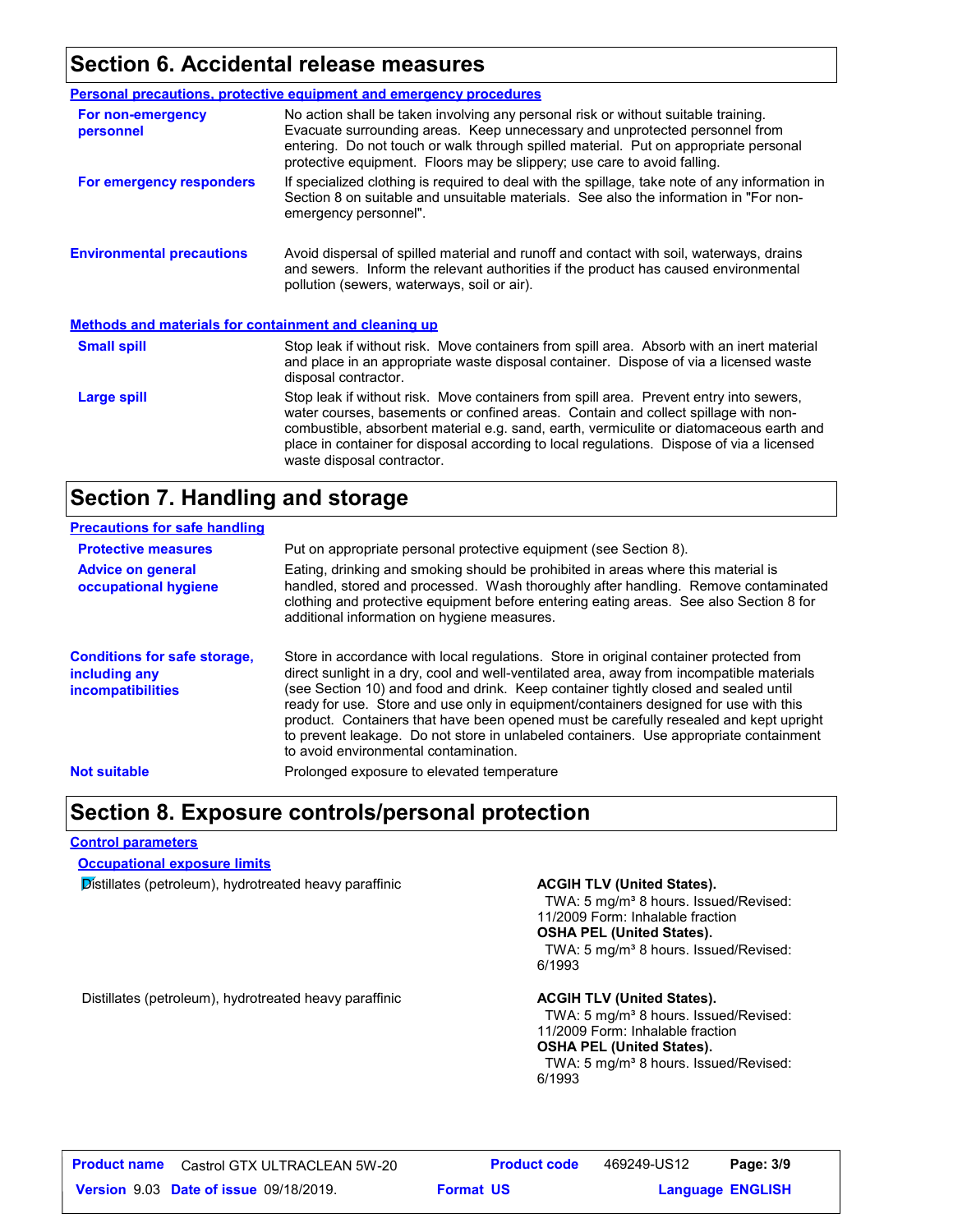### **Section 8. Exposure controls/personal protection**

| <b>Appropriate engineering</b><br><b>controls</b> | All activities involving chemicals should be assessed for their risks to health, to ensure<br>exposures are adequately controlled. Personal protective equipment should only be<br>considered after other forms of control measures (e.g. engineering controls) have been<br>suitably evaluated. Personal protective equipment should conform to appropriate<br>standards, be suitable for use, be kept in good condition and properly maintained.<br>Your supplier of personal protective equipment should be consulted for advice on<br>selection and appropriate standards. For further information contact your national<br>organisation for standards.<br>Provide exhaust ventilation or other engineering controls to keep the relevant airborne<br>concentrations below their respective occupational exposure limits.<br>The final choice of protective equipment will depend upon a risk assessment. It is<br>important to ensure that all items of personal protective equipment are compatible. |
|---------------------------------------------------|------------------------------------------------------------------------------------------------------------------------------------------------------------------------------------------------------------------------------------------------------------------------------------------------------------------------------------------------------------------------------------------------------------------------------------------------------------------------------------------------------------------------------------------------------------------------------------------------------------------------------------------------------------------------------------------------------------------------------------------------------------------------------------------------------------------------------------------------------------------------------------------------------------------------------------------------------------------------------------------------------------|
| <b>Environmental exposure</b><br>controls         | Emissions from ventilation or work process equipment should be checked to ensure they<br>comply with the requirements of environmental protection legislation. In some cases,<br>fume scrubbers, filters or engineering modifications to the process equipment will be<br>necessary to reduce emissions to acceptable levels.                                                                                                                                                                                                                                                                                                                                                                                                                                                                                                                                                                                                                                                                              |
| <b>Individual protection measures</b>             |                                                                                                                                                                                                                                                                                                                                                                                                                                                                                                                                                                                                                                                                                                                                                                                                                                                                                                                                                                                                            |
| <b>Hygiene measures</b>                           | Wash hands, forearms and face thoroughly after handling chemical products, before<br>eating, smoking and using the lavatory and at the end of the working period.<br>Appropriate techniques should be used to remove potentially contaminated clothing.<br>Wash contaminated clothing before reusing. Ensure that eyewash stations and safety<br>showers are close to the workstation location.                                                                                                                                                                                                                                                                                                                                                                                                                                                                                                                                                                                                            |
| <b>Eye/face protection</b>                        | Safety glasses with side shields.                                                                                                                                                                                                                                                                                                                                                                                                                                                                                                                                                                                                                                                                                                                                                                                                                                                                                                                                                                          |
| <b>Skin protection</b>                            |                                                                                                                                                                                                                                                                                                                                                                                                                                                                                                                                                                                                                                                                                                                                                                                                                                                                                                                                                                                                            |
| <b>Hand protection</b>                            | Wear protective gloves if prolonged or repeated contact is likely. Wear chemical<br>resistant gloves. Recommended: Nitrile gloves. The correct choice of protective gloves<br>depends upon the chemicals being handled, the conditions of work and use, and the<br>condition of the gloves (even the best chemically resistant glove will break down after<br>repeated chemical exposures). Most gloves provide only a short time of protection<br>before they must be discarded and replaced. Because specific work environments and<br>material handling practices vary, safety procedures should be developed for each<br>intended application. Gloves should therefore be chosen in consultation with the supplier/<br>manufacturer and with a full assessment of the working conditions.                                                                                                                                                                                                              |
| <b>Body protection</b>                            | Use of protective clothing is good industrial practice.<br>Personal protective equipment for the body should be selected based on the task being<br>performed and the risks involved and should be approved by a specialist before handling<br>this product.<br>Cotton or polyester/cotton overalls will only provide protection against light superficial<br>contamination that will not soak through to the skin. Overalls should be laundered on a<br>regular basis. When the risk of skin exposure is high (e.g. when cleaning up spillages or<br>if there is a risk of splashing) then chemical resistant aprons and/or impervious chemical<br>suits and boots will be required.                                                                                                                                                                                                                                                                                                                      |
| <b>Other skin protection</b>                      | Appropriate footwear and any additional skin protection measures should be selected<br>based on the task being performed and the risks involved and should be approved by a<br>specialist before handling this product.                                                                                                                                                                                                                                                                                                                                                                                                                                                                                                                                                                                                                                                                                                                                                                                    |
| <b>Respiratory protection</b>                     | In case of insufficient ventilation, wear suitable respiratory equipment.<br>The correct choice of respiratory protection depends upon the chemicals being handled,<br>the conditions of work and use, and the condition of the respiratory equipment. Safety<br>procedures should be developed for each intended application. Respiratory protection<br>equipment should therefore be chosen in consultation with the supplier/manufacturer<br>and with a full assessment of the working conditions.                                                                                                                                                                                                                                                                                                                                                                                                                                                                                                      |

## **Section 9. Physical and chemical properties**

| <b>Appearance</b>     |                                        |                     |             |                         |
|-----------------------|----------------------------------------|---------------------|-------------|-------------------------|
| <b>Physical state</b> | Liquid.                                |                     |             |                         |
| <b>Color</b>          | Brown.                                 |                     |             |                         |
| <b>Odor</b>           | Not available.                         |                     |             |                         |
| <b>Odor threshold</b> | Not available.                         |                     |             |                         |
| pH                    | Not available.                         |                     |             |                         |
| <b>Melting point</b>  | Not available.                         |                     |             |                         |
| <b>Product name</b>   | Castrol GTX ULTRACLEAN 5W-20           | <b>Product code</b> | 469249-US12 | Page: 4/9               |
|                       | Version 9.03 Date of issue 09/18/2019. | <b>Format US</b>    |             | <b>Language ENGLISH</b> |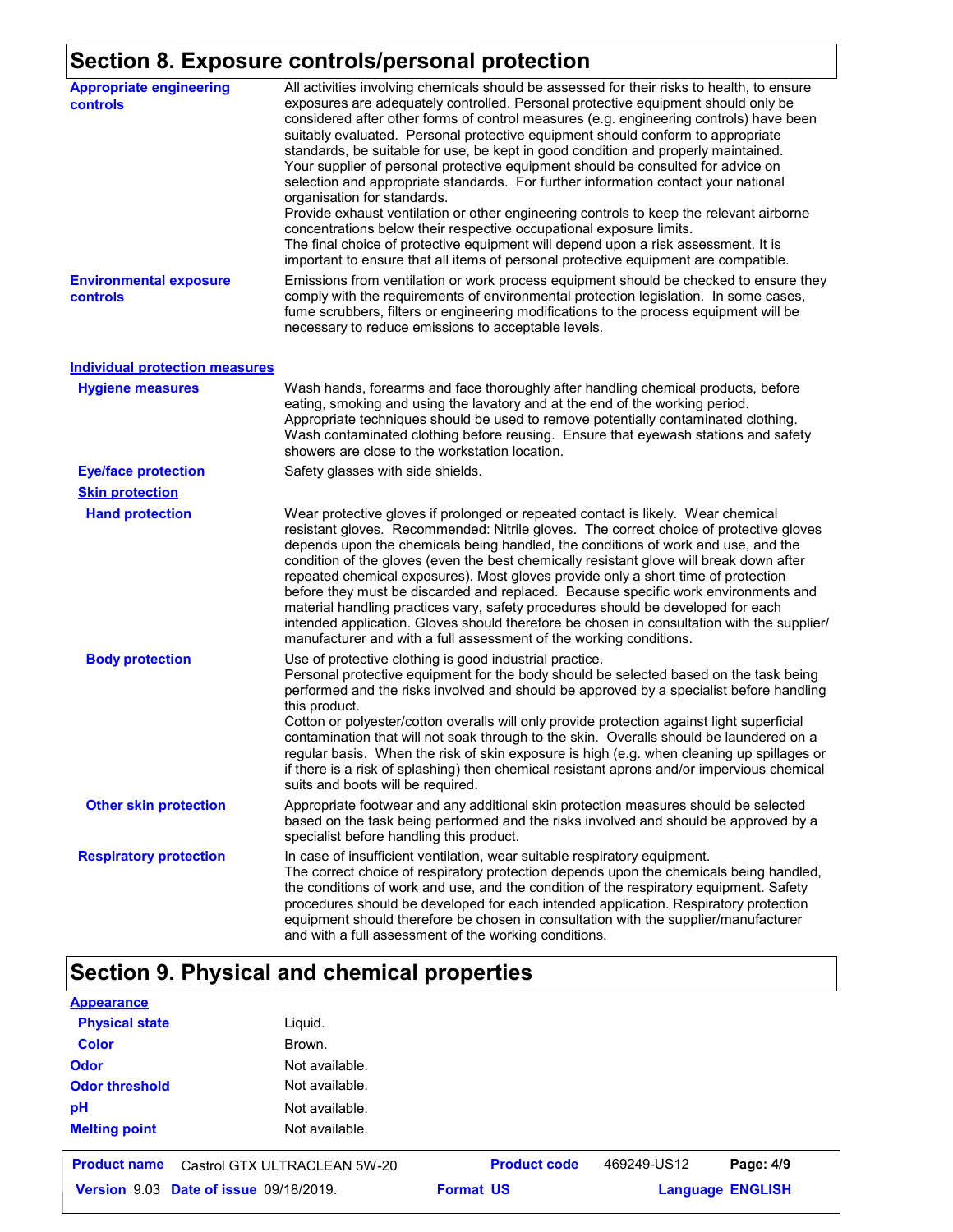## **Section 9. Physical and chemical properties**

| <b>Boiling point</b>                              | Not available.                                                                                                                              |
|---------------------------------------------------|---------------------------------------------------------------------------------------------------------------------------------------------|
| <b>Flash point</b>                                | Open cup: >200°C (>392°F) [Cleveland.]                                                                                                      |
| <b>Pour point</b>                                 | $-42 °C$                                                                                                                                    |
| <b>Evaporation rate</b>                           | Not available.                                                                                                                              |
| <b>Flammability (solid, gas)</b>                  | Not applicable. Based on - Physical state                                                                                                   |
| Lower and upper explosive<br>(flammable) limits   | Not available.                                                                                                                              |
| <b>Vapor pressure</b>                             | Not available.                                                                                                                              |
| <b>Vapor density</b>                              | Not available.                                                                                                                              |
| <b>Density</b>                                    | $\leq$ 1000 kg/m <sup>3</sup> (<1 g/cm <sup>3</sup> ) at 15 <sup>°</sup> C                                                                  |
| <b>Solubility</b>                                 | insoluble in water.                                                                                                                         |
| <b>Partition coefficient: n-</b><br>octanol/water | Not available.                                                                                                                              |
| <b>Auto-ignition temperature</b>                  | Not available.                                                                                                                              |
| <b>Decomposition temperature</b>                  | Not available.                                                                                                                              |
| <b>Viscosity</b>                                  | Kinematic: 51.76 mm <sup>2</sup> /s (51.76 cSt) at 40 <sup>°</sup> C<br>Kinematic: 8.2 to 8.9 mm <sup>2</sup> /s (8.2 to 8.9 cSt) at 100 °C |

### **Section 10. Stability and reactivity**

| <b>Reactivity</b>                                   | No specific test data available for this product. Refer to Conditions to avoid and<br>Incompatible materials for additional information.                                |
|-----------------------------------------------------|-------------------------------------------------------------------------------------------------------------------------------------------------------------------------|
| <b>Chemical stability</b>                           | The product is stable.                                                                                                                                                  |
| <b>Possibility of hazardous</b><br><b>reactions</b> | Under normal conditions of storage and use, hazardous reactions will not occur.<br>Under normal conditions of storage and use, hazardous polymerization will not occur. |
| <b>Conditions to avoid</b>                          | Avoid all possible sources of ignition (spark or flame).                                                                                                                |
| <b>Incompatible materials</b>                       | Reactive or incompatible with the following materials: oxidizing materials.                                                                                             |
| <b>Hazardous decomposition</b><br>products          | Under normal conditions of storage and use, hazardous decomposition products should<br>not be produced.                                                                 |

### **Section 11. Toxicological information**

#### **Information on toxicological effects**

### **Aspiration hazard**

| <b>Name</b>                                            | Result                                |
|--------------------------------------------------------|---------------------------------------|
| Distillates (petroleum), hydrotreated heavy paraffinic | <b>ASPIRATION HAZARD - Category 1</b> |

| Information on the likely<br>routes of exposure | Routes of entry anticipated: Dermal, Inhalation.                                                  |
|-------------------------------------------------|---------------------------------------------------------------------------------------------------|
| <b>Potential acute health effects</b>           |                                                                                                   |
| Eye contact                                     | No known significant effects or critical hazards.                                                 |
| <b>Skin contact</b>                             | No known significant effects or critical hazards.                                                 |
| <b>Inhalation</b>                               | Vapor inhalation under ambient conditions is not normally a problem due to low vapor<br>pressure. |
| <b>Ingestion</b>                                | No known significant effects or critical hazards.                                                 |
|                                                 | Symptoms related to the physical, chemical and toxicological characteristics                      |
| Eye contact                                     | No specific data.                                                                                 |

| <b>Product name</b><br>Castrol GTX ULTRACLEAN 5W-20 | <b>Product code</b> | 469249-US12 | Page: 5/9               |
|-----------------------------------------------------|---------------------|-------------|-------------------------|
| <b>Version 9.03 Date of issue 09/18/2019.</b>       | <b>Format US</b>    |             | <b>Language ENGLISH</b> |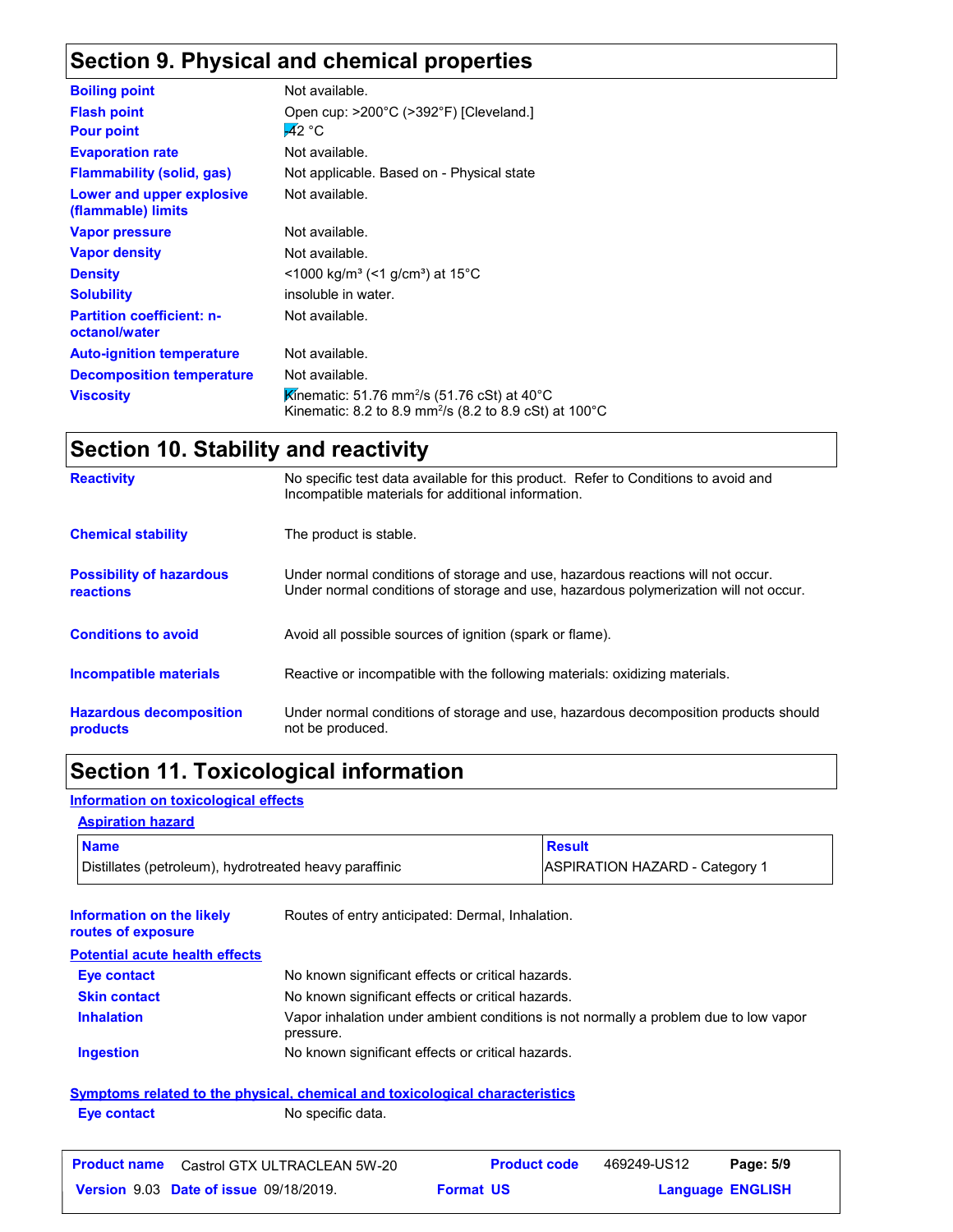|                                              | Section 11. Toxicological information                                                                                                                                                                                                                                                                                                                                                                       |
|----------------------------------------------|-------------------------------------------------------------------------------------------------------------------------------------------------------------------------------------------------------------------------------------------------------------------------------------------------------------------------------------------------------------------------------------------------------------|
| <b>Skin contact</b>                          | Adverse symptoms may include the following:<br>irritation<br>dryness<br>cracking                                                                                                                                                                                                                                                                                                                            |
| <b>Inhalation</b>                            | No specific data.                                                                                                                                                                                                                                                                                                                                                                                           |
| <b>Ingestion</b>                             | No specific data.                                                                                                                                                                                                                                                                                                                                                                                           |
|                                              | Delayed and immediate effects and also chronic effects from short and long term exposure                                                                                                                                                                                                                                                                                                                    |
| <b>Short term exposure</b>                   |                                                                                                                                                                                                                                                                                                                                                                                                             |
| <b>Potential immediate</b><br><b>effects</b> | Not available.                                                                                                                                                                                                                                                                                                                                                                                              |
| <b>Potential delayed effects</b>             | Not available.                                                                                                                                                                                                                                                                                                                                                                                              |
| <b>Long term exposure</b>                    |                                                                                                                                                                                                                                                                                                                                                                                                             |
| <b>Potential immediate</b><br>effects        | Not available.                                                                                                                                                                                                                                                                                                                                                                                              |
| <b>Potential delayed effects</b>             | Not available.                                                                                                                                                                                                                                                                                                                                                                                              |
| <b>Potential chronic health effects</b>      |                                                                                                                                                                                                                                                                                                                                                                                                             |
| <b>General</b>                               | USED ENGINE OILS<br>Combustion products resulting from the operation of internal combustion engines<br>contaminate engine oils during use. Used engine oil may contain hazardous<br>components which have the potential to cause skin cancer. Frequent or prolonged<br>contact with all types and makes of used engine oil must therefore be avoided and a<br>high standard of personal hygiene maintained. |
| <b>Carcinogenicity</b>                       | No known significant effects or critical hazards.                                                                                                                                                                                                                                                                                                                                                           |
| <b>Mutagenicity</b>                          | No known significant effects or critical hazards.                                                                                                                                                                                                                                                                                                                                                           |
| <b>Teratogenicity</b>                        | No known significant effects or critical hazards.                                                                                                                                                                                                                                                                                                                                                           |
| <b>Developmental effects</b>                 | No known significant effects or critical hazards.                                                                                                                                                                                                                                                                                                                                                           |

#### **Numerical measures of toxicity**

**Acute toxicity estimates**

Not available.

### **Section 12. Ecological information**

#### **Toxicity**

No testing has been performed by the manufacturer.

#### **Persistence and degradability**

Expected to be biodegradable.

#### **Bioaccumulative potential**

This product is not expected to bioaccumulate through food chains in the environment.

**Fertility effects** No known significant effects or critical hazards.

| <b>Mobility in soil</b>                                 |                                                                                                                           |                     |             |           |
|---------------------------------------------------------|---------------------------------------------------------------------------------------------------------------------------|---------------------|-------------|-----------|
| <b>Soil/water partition</b><br><b>coefficient (Koc)</b> | Not available.                                                                                                            |                     |             |           |
| <b>Mobility</b>                                         | Spillages may penetrate the soil causing ground water contamination.                                                      |                     |             |           |
| <b>Other adverse effects</b>                            | No known significant effects or critical hazards.                                                                         |                     |             |           |
| <b>Other ecological information</b>                     | Spills may form a film on water surfaces causing physical damage to organisms. Oxygen<br>transfer could also be impaired. |                     |             |           |
| <b>Product name</b>                                     | Castrol GTX ULTRACLEAN 5W-20                                                                                              | <b>Product code</b> | 469249-US12 | Page: 6/9 |

**Language ENGLISH** 

**Date of issue** 09/18/2019. **Format US State of Language ENGLIS Format US**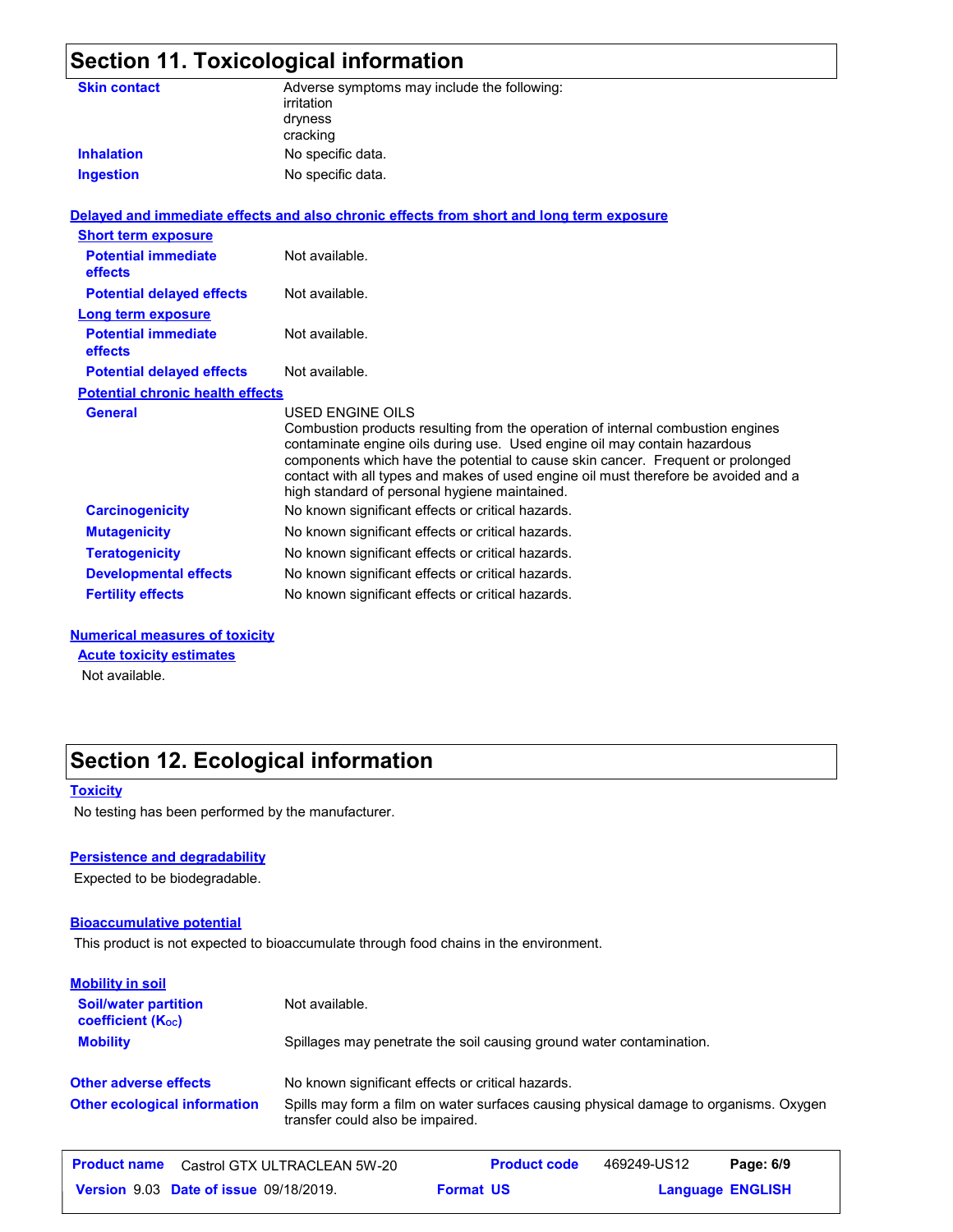#### **Section 13. Disposal considerations**

#### **Disposal methods**

The generation of waste should be avoided or minimized wherever possible. Significant quantities of waste product residues should not be disposed of via the foul sewer but processed in a suitable effluent treatment plant. Dispose of surplus and non-recyclable products via a licensed waste disposal contractor. Disposal of this product, solutions and any by-products should at all times comply with the requirements of environmental protection and waste disposal legislation and any regional local authority requirements. Waste packaging should be recycled. Incineration or landfill should only be considered when recycling is not feasible. This material and its container must be disposed of in a safe way. Empty containers or liners may retain some product residues. Avoid dispersal of spilled material and runoff and contact with soil, waterways, drains and sewers.

#### **Section 14. Transport information**

|                                      | <b>DOT Classification</b> | <b>TDG Classification</b> | <b>IMDG</b>    | <b>IATA</b>    |
|--------------------------------------|---------------------------|---------------------------|----------------|----------------|
| <b>UN number</b>                     | Not regulated.            | Not regulated.            | Not regulated. | Not regulated. |
| <b>UN proper</b><br>shipping name    |                           |                           |                |                |
| <b>Transport</b><br>hazard class(es) |                           |                           |                |                |
| <b>Packing group</b>                 |                           | $\overline{\phantom{0}}$  | $\blacksquare$ | ۰              |
| <b>Environmental</b><br>hazards      | No.                       | No.                       | No.            | No.            |
| <b>Additional</b><br>information     |                           |                           |                |                |

**Special precautions for user**

Not available.

Not available.

**Transport in bulk according to Annex II of MARPOL and the IBC Code**

### **Section 15. Regulatory information**

**U.S. Federal regulations**

**United States inventory** All components are active or exempted.

**SARA 302/304 (TSCA 8b)**

#### **Composition/information on ingredients**

No products were found.

**SARA 311/312**

| <b>Classification</b>                     | Not applicable.                                                                              |
|-------------------------------------------|----------------------------------------------------------------------------------------------|
| <b>SARA 313</b>                           |                                                                                              |
| <b>Form R - Reporting</b><br>requirements | This product does not contain any hazardous ingredients at or above regulated<br>thresholds. |
| <b>Supplier notification</b>              | This product does not contain any hazardous ingredients at or above regulated<br>thresholds. |
| <b>State regulations</b>                  |                                                                                              |
| <b>Massachusetts</b>                      | The following components are listed: OIL MIST, MINERAL; OIL MIST, MINERAL                    |
| <b>New Jersey</b>                         | None of the components are listed.                                                           |
| <b>Pennsylvania</b>                       | None of the components are listed.                                                           |
| <b>California Prop. 65</b>                |                                                                                              |

| <b>Product name</b> | Castrol GTX ULTRACLEAN 5W-20                  |                  | <b>Product code</b> | 469249-US12 | Page: 7/9               |  |
|---------------------|-----------------------------------------------|------------------|---------------------|-------------|-------------------------|--|
|                     | <b>Version 9.03 Date of issue 09/18/2019.</b> | <b>Format US</b> |                     |             | <b>Language ENGLISH</b> |  |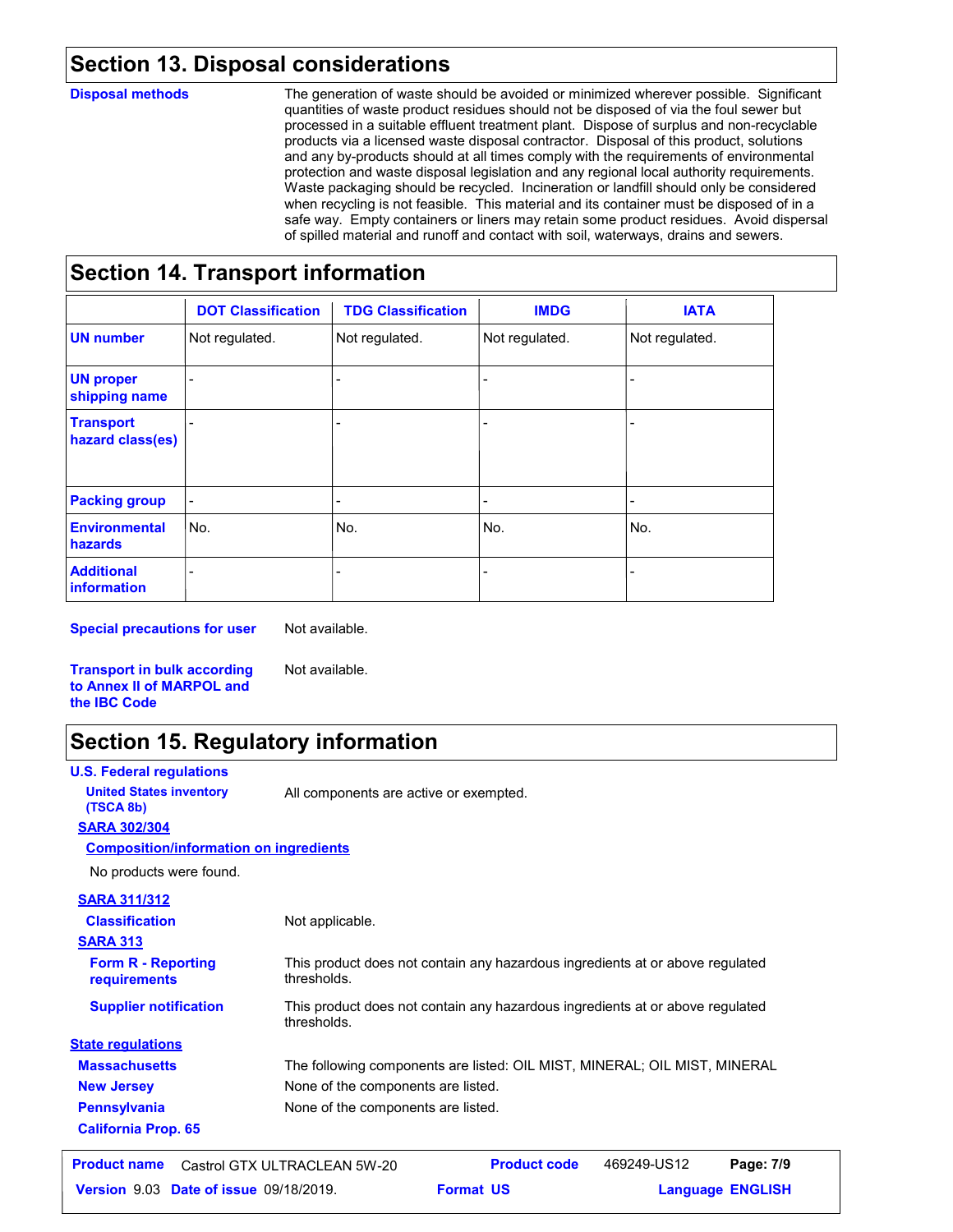### **Section 15. Regulatory information**

WARNING: This product can expose you to chemicals including Benzene, which is known to the State of California to cause cancer and birth defects or other reproductive harm. This product can expose you to chemicals including Naphthalene and Ethylbenzene, which are known to the State of California to cause cancer, and Toluene, which is known to the State of California to cause birth defects or other reproductive harm. For more information go to www. P65Warnings.ca.gov.

| <b>Other regulations</b>                                        |                                                                                                          |
|-----------------------------------------------------------------|----------------------------------------------------------------------------------------------------------|
| <b>Australia inventory (AICS)</b>                               | At least one component is not listed.                                                                    |
| <b>Canada inventory</b>                                         | All components are listed or exempted.                                                                   |
| <b>China inventory (IECSC)</b>                                  | All components are listed or exempted.                                                                   |
| <b>Japan inventory (ENCS)</b><br><b>Korea inventory (KECI)</b>  | At least one component is not listed.<br>All components are listed or exempted.                          |
| <b>Philippines inventory</b><br>(PICCS)                         | At least one component is not listed.                                                                    |
| <b>Taiwan Chemical</b><br><b>Substances Inventory</b><br>(TCSI) | All components are listed or exempted.                                                                   |
| <b>REACH Status</b>                                             | For the REACH status of this product please consult your company contact, as<br>identified in Section 1. |

### **Section 16. Other information**

#### **National Fire Protection Association (U.S.A.)**



**History**

| <u><b>HISLOTY</b></u>             |                                                                                                                                                                                                                                                                                                                                                                                                                                                                                                                                                                                                                                                                                                                                                                                                                                                                                                                                                                                                                                                                                                                                                                                                                                                                                           |
|-----------------------------------|-------------------------------------------------------------------------------------------------------------------------------------------------------------------------------------------------------------------------------------------------------------------------------------------------------------------------------------------------------------------------------------------------------------------------------------------------------------------------------------------------------------------------------------------------------------------------------------------------------------------------------------------------------------------------------------------------------------------------------------------------------------------------------------------------------------------------------------------------------------------------------------------------------------------------------------------------------------------------------------------------------------------------------------------------------------------------------------------------------------------------------------------------------------------------------------------------------------------------------------------------------------------------------------------|
| Date of issue/Date of<br>revision | 09/18/2019.                                                                                                                                                                                                                                                                                                                                                                                                                                                                                                                                                                                                                                                                                                                                                                                                                                                                                                                                                                                                                                                                                                                                                                                                                                                                               |
| Date of previous issue            | 07/26/2019.                                                                                                                                                                                                                                                                                                                                                                                                                                                                                                                                                                                                                                                                                                                                                                                                                                                                                                                                                                                                                                                                                                                                                                                                                                                                               |
| <b>Prepared by</b>                | <b>Product Stewardship</b>                                                                                                                                                                                                                                                                                                                                                                                                                                                                                                                                                                                                                                                                                                                                                                                                                                                                                                                                                                                                                                                                                                                                                                                                                                                                |
| <b>Key to abbreviations</b>       | ACGIH = American Conference of Industrial Hygienists<br>ATE = Acute Toxicity Estimate<br>BCF = Bioconcentration Factor<br>CAS Number = Chemical Abstracts Service Registry Number<br>GHS = Globally Harmonized System of Classification and Labelling of Chemicals<br>IATA = International Air Transport Association<br>IBC = Intermediate Bulk Container<br><b>IMDG = International Maritime Dangerous Goods</b><br>LogPow = logarithm of the octanol/water partition coefficient<br>MARPOL = International Convention for the Prevention of Pollution From Ships, 1973 as<br>modified by the Protocol of 1978. ("Marpol" = marine pollution)<br>OEL = Occupational Exposure Limit<br>SDS = Safety Data Sheet<br>STEL = Short term exposure limit<br>TWA = Time weighted average<br>$UN = United Nations$<br>UN Number = United Nations Number, a four digit number assigned by the United<br>Nations Committee of Experts on the Transport of Dangerous Goods.<br>Varies = may contain one or more of the following 64741-88-4, 64741-89-5, 64741-95-3,<br>64741-96-4, 64742-01-4, 64742-44-5, 64742-45-6, 64742-52-5, 64742-53-6, 64742-54-7,<br>64742-55-8, 64742-56-9, 64742-57-0, 64742-58-1, 64742-62-7, 64742-63-8, 64742-65-0,<br>64742-70-7, 72623-85-9, 72623-86-0, 72623-87-1 |
|                                   |                                                                                                                                                                                                                                                                                                                                                                                                                                                                                                                                                                                                                                                                                                                                                                                                                                                                                                                                                                                                                                                                                                                                                                                                                                                                                           |

**Indicates information that has changed from previously issued version.**

**Notice to reader**

| <b>Product name</b> | Castrol GTX ULTRACLEAN 5W-20                  | <b>Product code</b> | 469249-US12             | Page: 8/9 |
|---------------------|-----------------------------------------------|---------------------|-------------------------|-----------|
|                     | <b>Version 9.03 Date of issue 09/18/2019.</b> | <b>Format US</b>    | <b>Language ENGLISH</b> |           |